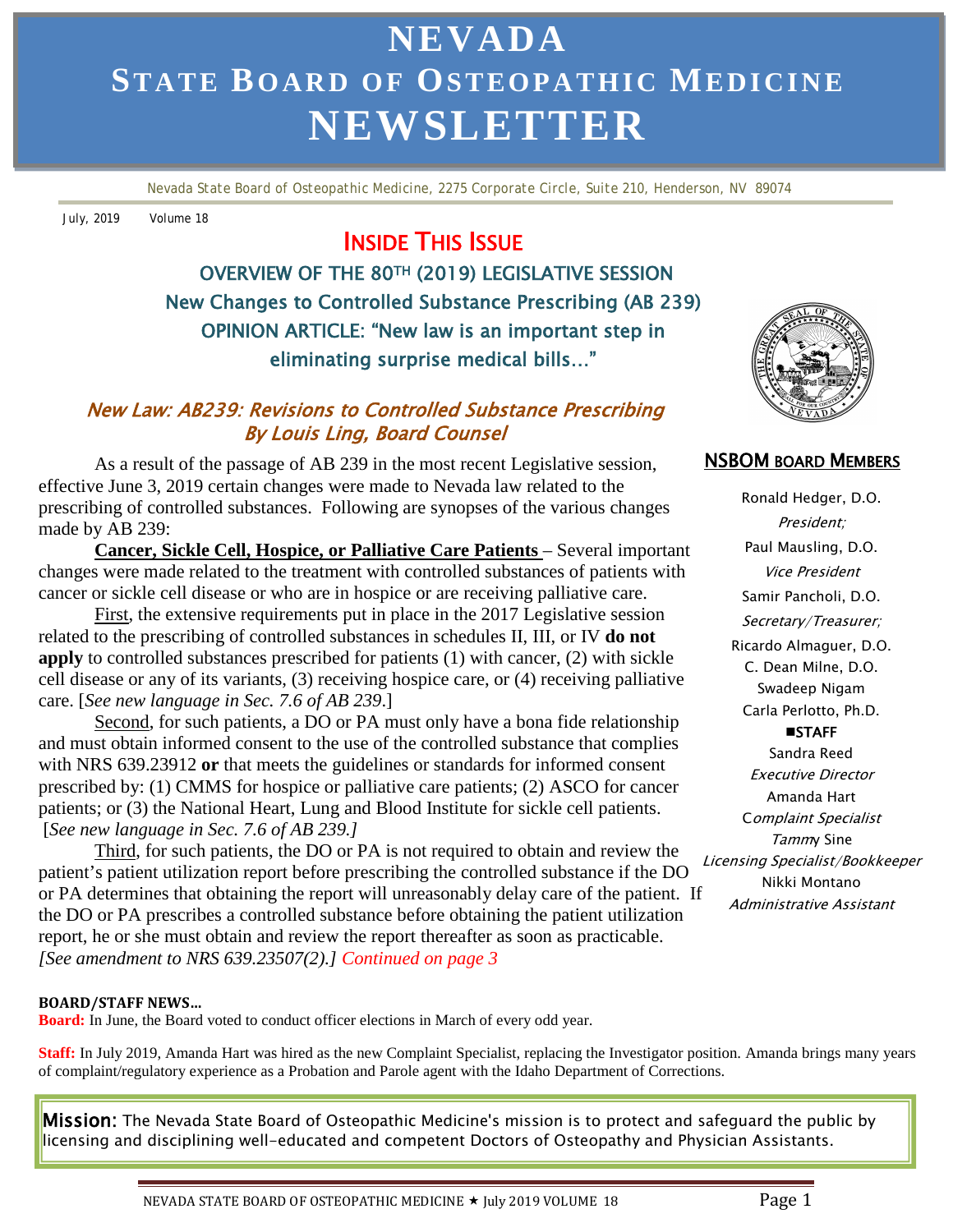|                                        | <b>2019 BOARD MEETINGS</b>    |                                              |
|----------------------------------------|-------------------------------|----------------------------------------------|
| <b>CURRENT MEMBER LIST- INTERSTATE</b> |                               |                                              |
| MEDICAL LICENSURE COMPACT (IMLC)       | August 13                     |                                              |
|                                        | September 10                  | <b>Enforcement Stats- Jan-June-2019</b>      |
| <b>NEVADA</b>                          | October 8                     | <b>Complaints Reviewed/Investigated</b>      |
| <b>ALABAMA</b><br>$\bullet$            | November 12                   | 70                                           |
| ARIZONA                                | December 10                   | Settlement/Remediation Agreements            |
| <b>COLORADO</b>                        |                               |                                              |
| DISTRICT OF COLUMBIA                   | <b>ALL MEETINGS ARE HELD</b>  | Complaints resulting in a Letter of Caution  |
| U.S. Territory of GUAM                 | <b>AT THE BOARD OFFICE</b>    | 13                                           |
| <b>IDAHO</b><br>$\bullet$              | AT 5:30 p.m. UNLESS           | <b>Complaints Authorized for Closure</b>     |
| <b>ILLINOIS</b>                        | <b>OTHERWISE STATED</b>       | 48                                           |
| <b>IOWA</b><br>$\bullet$               |                               | <b>Fulfilled Agreements</b>                  |
| <b>KANSAS</b>                          |                               | O                                            |
| <b>KENTUCKY</b>                        |                               |                                              |
| <b>MAINE</b><br>$\bullet$              |                               | <b>Complaint Types*- Jan-June 2019</b>       |
| <b>MARYLAND</b><br>$\bullet$           | <b>Licensing Applications</b> |                                              |
| <b>MICHIGAN</b><br>$\bullet$           | Calendar Year January-        | Medical Malpractice - 10<br>Prescribing - 12 |
| <b>MINNESOTA</b><br>$\bullet$          | <b>June 2019</b>              | Standard of Care - 25                        |
| <b>MISSISSIPPI</b><br>$\bullet$        |                               |                                              |
| <b>MONTANA</b><br>$\bullet$            | DO - 98                       | Unprofessional Conduct - 38                  |
| NEBRASKA<br>$\bullet$                  | PA - 198                      | Non – Reporting – 2                          |
| <b>NEW HAMPSHIRE</b><br>$\bullet$      | Residents $-119$              |                                              |
| <b>NEW MEXICO</b><br>$\bullet$         | Other Special - 0             | *Some types of complaints overlap            |
| <b>NORTH DAKOTA</b>                    |                               |                                              |
| PENNSYLVANIA                           | Compact (IMLC) 19             |                                              |
| SOUTH DAKOTA<br>$\bullet$              | Total licensees - 1926        |                                              |

**CURRENT BOARD LICENSE/RENEWAL FEES\*\***

**INITIAL LICENSE FEE: D0-\$650\*; PA-\$450\*; FEE INCLUDES FINGERPRINT CARDS MILITARY DISCOUNT: 50%- DO-\$300; PA-\$200 RENEWAL FEE: D0-\$450; PA-\$250 ACTIVE MILITARY RENEWAL FEE: \$0 (NO COST) \*Fingerprint/background fees are now \$50.**

**\*\*Regulations will be proposed at the August 13, 2019 Board Meeting to reduce license and renewal fees beginning in 2020.**

# **CME Requirements Refresher:**

**DOs:** Preceptorship credits may be applied to the required 35 CME credits per year. Required annual credits: Two credits in opioid prescribing and ten AOA 1A or AMA credits. Suicide Prevention: DOs must obtain two credits in suicide prevention within two years of being licensed, and repeated every four years. Even years: two credits of one of the following: ethics, pain management, or addiction medicine.

**PAs:** Obtain 20 credits per year, which includes two credits in opioid prescribing.

 University in April, 2019, and to students becoming Physician Assistants (PA) in July, 2019, information about licensing application **Reaching Out…**The Board's Executive Director and License Specialist presented to osteopathic students (DO) at Touro requirements and the Board's statutes and regulations in preparation for their future practices as DOs and PAs.

• TENNESSEE • UTAH • VERMONT **WASHINGTON** WEST VIRGINIA **WISCONSIN WYOMING** 

[ensurecompact.jsp;](http://nsbom.org/LicensingPublic/licensurecompact.jsp)

license (DOs only), go to: <http://www.imlcc.org/>

**Closing your practice?** 

Notify patients:

practice.

For more info on our web site go to: [http://nsbom.org/LicensingPublic/lic](http://nsbom.org/LicensingPublic/licensurecompact.jsp)

To apply for an interstate medical

 **\_\_\_\_\_\_\_\_\_\_\_\_\_\_\_\_\_\_\_\_\_\_\_\_\_\_**

The statute requires practitioners to notify the Board in writing 30 days before closing your practice. **See NRS 633.291; NAC 633.260(1)(2)) for full details.**

Per **NRS 633.511(1)(n),** it is best

practices to give similar adequate notice to patients when closing or changing your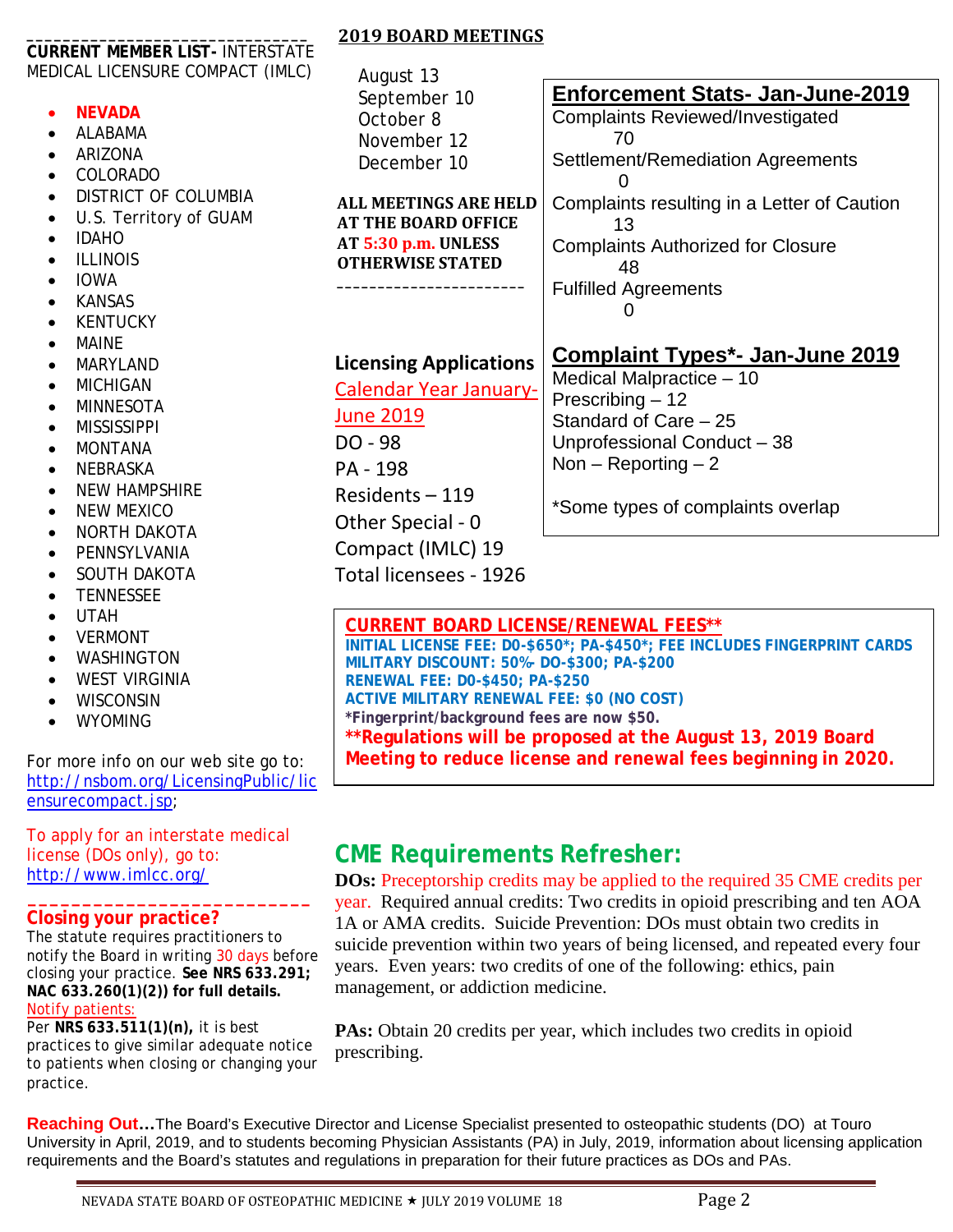### New Law: AB239…cont'd from page 1

**Acute Pain** – A new subsection 3 to NRS 639.2391 defines "acute pain" to be "pain that has an abrupt onset and is caused by injury or another cause that is not ongoing. The term does not include chronic pain or pain that is being treated as part of care for cancer, palliative care, hospice care or other end-of-life care." The limitations already in law related to the initial prescription for controlled substances for acute pain (e.g. not for more than a 14-day supply and the limitation of the MME per day) remain unaffected. *[See new subsection 3 to NRS 639.2391.]*

**Evaluation and Risk Assessment** – The evaluation and risk assessment already required by NRS 639.23912 was modified to focus the evaluation and risk assessment. For example, such a review must be of the "relevant" medical history (not the entire medical history, as previously required). The physical examination is not required to be general (as was previously required), but may not be "directed to the source of the patient's pain and within the scope of practice of the practitioner." Furthermore, when obtaining the records of preceding practitioners, the scope of records and review may be limited to records "that are relevant to the prescription" (not every prescription any preceding practitioner may have written as was previously required). *[See amendments to NRS 639.23912.]*

**Documentation of Patient Conversations** – New language allows a DO or PA to obtain oral informed consent for the use of controlled substances as long as the DO or PA documents the conversation in the patient's medical record. All such informed consent documentation (whether obtained orally or in writing) must be included in the patient's medical record. [*See new subsection 3 to NRS 639.23912.]*

**Records Integration** – New language will allow the Pharmacy Board to develop a plan and regulations to integrate the PMP records with the electronic health records of DOs and PAs. It is unknown at this time whether the Pharmacy Board plans to implement this new provision of law. *[See new subsection 2 to NRS 453.1623.]*

**Repeal of Assessment Criteria** – One of the more onerous requirements of the present law – namely the list of sixteen factors that must be considered by a DO or PA before prescribing a controlled substance – was repealed, meaning that it is no longer the law. While those sixteen factors remain useful considerations for any practitioner considering prescribing a controlled substance to a patient, they are no longer required. *[See Sec. 14 of AB 239.]*

*The link to the entire law (AB239) is posted on the Board's web site:* [www.bom.nv.gov](http://www.bom.nv.gov/)

# # #

#### \_\_\_\_\_\_\_\_\_\_\_\_\_\_\_\_\_\_\_\_\_\_\_\_\_\_\_\_\_\_\_\_\_\_\_\_\_\_\_\_\_\_\_\_\_\_\_\_\_\_\_\_\_\_\_\_\_\_\_\_\_\_\_\_\_\_\_\_\_\_\_\_\_\_\_\_\_\_ OVERVIEW OF THE 2019 LEGISLATIVE SESSION By Susan Fisher, Board Government Affairs Representative

While it is difficult to encapsulate 120 intense days of the legislature into a few paragraphs or pages, below are several high points of the session.

NOTE: A link to the full and lengthier review of the legislative session will be posted on the home page of the Board's web site .

#### **Nevada's New Governor**

For the first time since 1999, Nevada has a Democratic head of state. Former Clark County Commission Chairman Steve Sisolak pledged not to raise taxes, but to raise teachers' salaries, to bring collective bargaining to state employees, to increase renewable energy in Nevada, and to end out of network or "surprise" billing.

#### **Historic Female Majority**

This session, Nevada became the first state in the county to have a majority female Legislature. In the Assembly, women made up 23 of the 42 seats and in the Senate, they had 10 out 21, therefore giving Nevada 32 out of the 63 seats in the legislature, or 52%. Nationwide, women only hold about 25% of state legislative seats.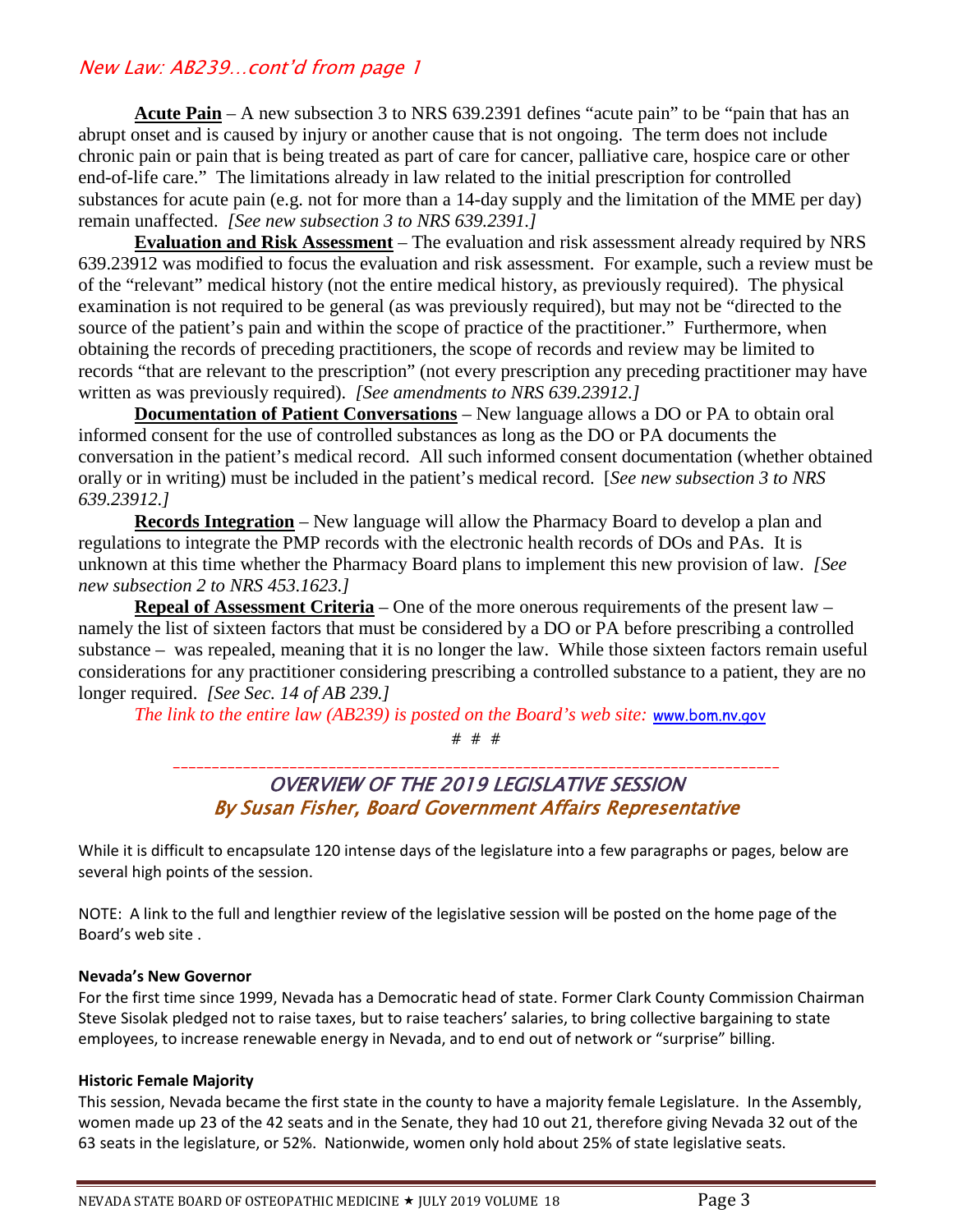#### **Democrat Majority**

Democrats enjoyed a 13-8 majority in the Senate and 29-13 in the Assembly. In the first month of session, Senate Majority Leader Kelvin Atkinson resigned under a felony indictment for campaign finance violations. Shortly after, Assembly Ways and Means Chair Mike Sprinkle resigned over sexual harassment allegations. Later in the session, Tyrone Thompson, the well-liked Assembly Education Chair passed away suddenly.

#### **The 2019-2020 Interim Period**

There were a number of studies that were approved by the Legislature this session. (see complete list of committees in full article via link to the Board's web site at the end of this article):

#### **Legislative Committee on Health Care**

This is an existing statutory committee made up of six legislators who will study:

- Study of Standards of Training for Unlicensed Providers of Health Care
- Study of Matters relating to Stem Cell Centers

#### **Sunset Subcommittee**

Existing statutory committee who will study:

• Study of professional and occupational licensing boards

#### **Interim Study Committees**

These committees have been approved for the 2019-2020 biennium only to study:

- Issues relating to driving under the influence of marijuana
- Costs of prescription drugs
- Requirements of reapportionment and redistricting
- Feasibility, viability, and design of a public healthcare insurance plan for Nevadans

#### **Nevada Patient Protection Commission**

During his State of the State address, Governor Sisolak announced plans to put together a group to address health care issues in Nevada. To that end, **SB544** was introduced and passed unanimously by both houses to establish the Nevada Patient Protection Commission (PPC).

The commission will review health care policy and regulation in Nevada, study state and federal health care initiatives, and make recommendations to improve quality, accessibility and affordability of health care in Nevada.

Governor Sisolak will appoint eleven voting members representing broad sectors of health care stakeholders, including patient advocates, with recommendations from legislative leadership. The Director of DHHS, the Commissioner of Insurance and the Executive Director of the Silver State Health Insurance Exchange serve as exofficio members of the PPC.

#### **AB469** *– Out of Network/Balanced Billing*

This legislation was well over three (3) legislative sessions in the making; stakeholders met throughout the interim and nearly every week of the session to find compromise on this complex issue. In the end, we did find compromise, which means that none of the stakeholders were particularly happy, but with passage of AB469, the patient will not be left holding the bag (and bill) for out of network emergency services. The plan includes mandatory baseball-style arbitration to settle disputes between the payer and provider.

#### **[AB 147](https://www.leg.state.nv.us/App/NELIS/REL/80th2019/Bill/6221/Overview)** *Authorizes a physician assistant or advanced practice registered nurse to perform certain services*.

Assembly Bill 147 authorizes an advanced practice registered nurse or physician assistant to authorize handicap placards for motor vehicles and statements and to order home health care for a patient, which under current law only a physician or, in certain cases, other specified providers of health care, are allowed to complete or order. This bill also provides that a medical device prescribed by a physician assistant is exempt from sales tax under the same conditions as a medical device prescribed by another eligible provider of health care.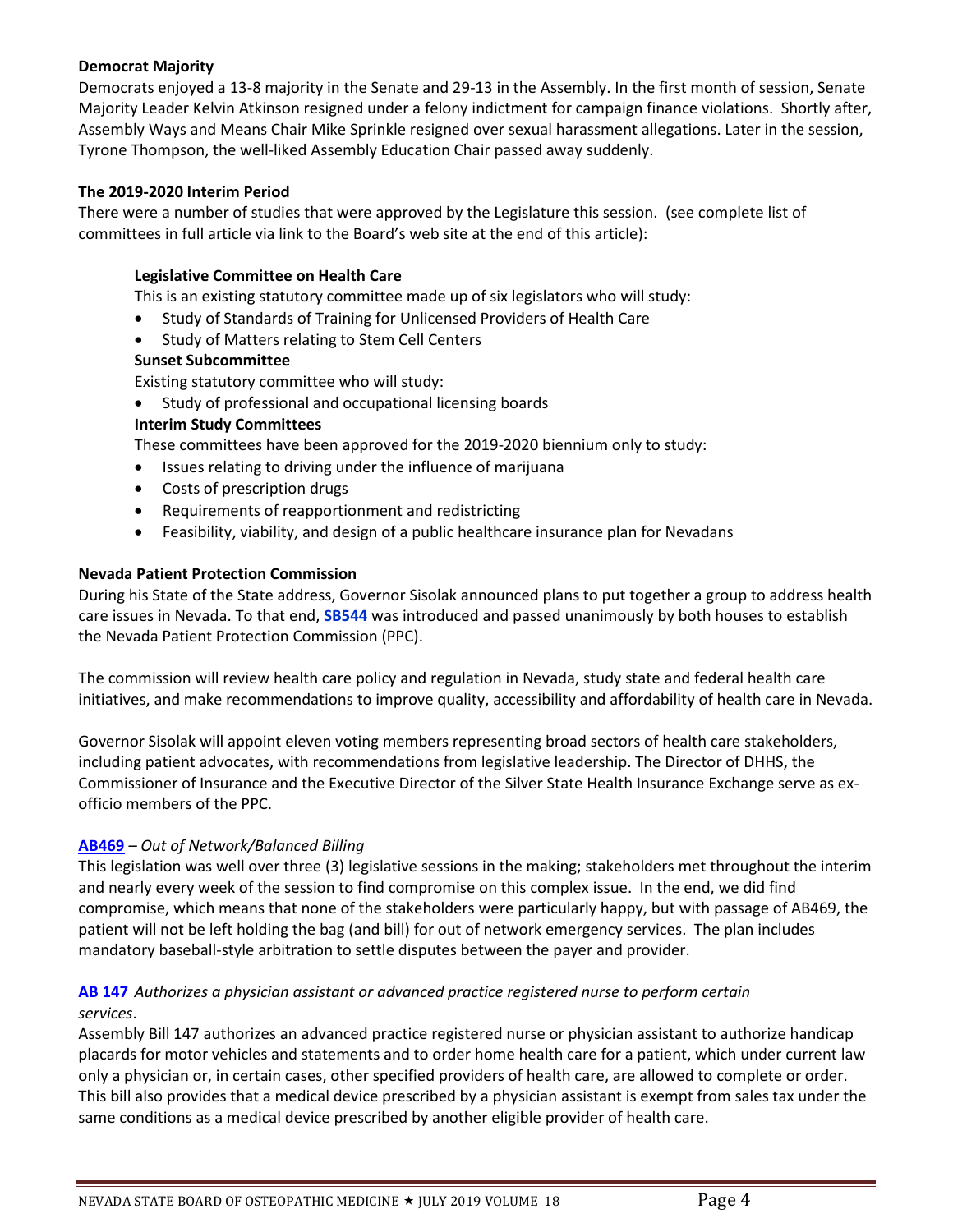#### **[AB 239](https://www.leg.state.nv.us/App/NELIS/REL/80th2019/Bill/6425/Overview)** *Revises provisions relating to controlled substances.*

*See* Mr. Ling's article above for details relating to how AB 239 effects DOs and PAs.

#### **[AB 300](https://www.leg.state.nv.us/App/NELIS/REL/80th2019/Bill/6552/Overview)** *Makes various changes relating to veterans*.

Requires the Director of the Department of Veterans Services to prescribe a questionnaire for veterans concerning their experience in the military and any service-connected disabilities and diseases and annually submit the information obtained through the questionnaire to the Division of Public and Behavioral Health (DPBH) of the Department of Health and Human Services. The bill also requires providers of health care to inquire about the veteran status of new patients over 18 years of age and provide contact information for the Department of Veterans Services.

#### **[AB 319](https://www.leg.state.nv.us/App/NELIS/REL/80th2019/Bill/6580/Overview)** *Revises provisions governing professional licensing*.

Assembly Bill 319 authorizes a person to petition a professional or occupational licensing board for a determination of whether the person's criminal history will disqualify them from obtaining a license. The bill provides that not later than 90 days, after a petition is submitted to a regulatory body, the body shall inform the person of the determination of the regulatory body.

#### **[AB 361](https://www.leg.state.nv.us/App/NELIS/REL/80th2019/Bill/6679/Overview)** *Revises provisions relating to the practice of medicine*.

Provides that a physician who unlawfully allows a person to perform or participate in any supervised activity for the purpose of receiving credit toward certain medical degrees is subject to a civil penalty of not more than \$10,000 for each violation. This provision applies if an action to enforce the civil penalty is brought not later than two years after the date of the last such violation. Additionally, a Board of Medical Examiners representative may enter and inspect any premises of a licensee to determine if such a violation has occurred.

**[AB 534](https://www.leg.state.nv.us/App/NELIS/REL/80th2019/Bill/7058/Text)** *Relating to emergency response; Requires certain professional licensing boards to maintain lists of licensees trained in the treatment of mental and emotional trauma and provide those lists to a governmental entity responding to an emergency or disaster.*

**[SB 68](https://www.leg.state.nv.us/App/NELIS/REL/80th2019/Bill/5999/Overview)** *Provides for the expedited granting of certain provisional registrations to volunteer providers of health or veterinary services during an emergency declaration.*

#### **[SB 130](https://www.leg.state.nv.us/App/NELIS/REL/80th2019/Bill/6141/Overview)** *Provides for the licensing and regulation of certain persons who administer radiation.*

Senate Bill 130 provides for the licensure and regulation of individuals engaged in radiation therapy and radiological imaging by the State Board of Health of the Division of Public and Behavioral Health of the Department of Health and Human Services. It requires the Board to adopt regulations for licensing, including the ability to establish fees for the issuance and renewal of a license or limited license to engage in radiation therapy and radiological imaging.

#### **[SB 134](https://www.leg.state.nv.us/App/NELIS/REL/80th2019/Bill/6158/Overview)** *Makes various changes relating to advanced practice registered nurses.*

Authorizes a qualified advanced practice registered nurse (APRN) to sign, certify, stamp, verify, or endorse certain Department of Motor Vehicle (DMV) documents when a signature, certification, stamp, verification, or endorsement by a physician is required. The measure also authorizes an APRN to make certain determinations and certifications required to be made by a physician or other providers of health care regarding a power of attorney, a custodial trust, and verification of a person's physical or mental disability for the purpose of making the person with the disability eligible for certain free or reduced rates for certain modes of transportation.

#### **[SB 234](https://www.leg.state.nv.us/App/NELIS/REL/80th2019/Bill/6392/Overview)** *Makes various changes relating to the participation of providers of health care in network plans of insurers*.

Requires the commissioner of insurance, Division of Insurance, Department of Business and Industry, to develop and make available on the Division's website a form that a health carrier must use to notify a health care provider of the denial of his or her application to be included in the health carrier's network of providers. A health carrier must send a copy of the letter to the commissioner at the same time the letter is sent to the health care provider whose application to be included in the health carrier's network is denied.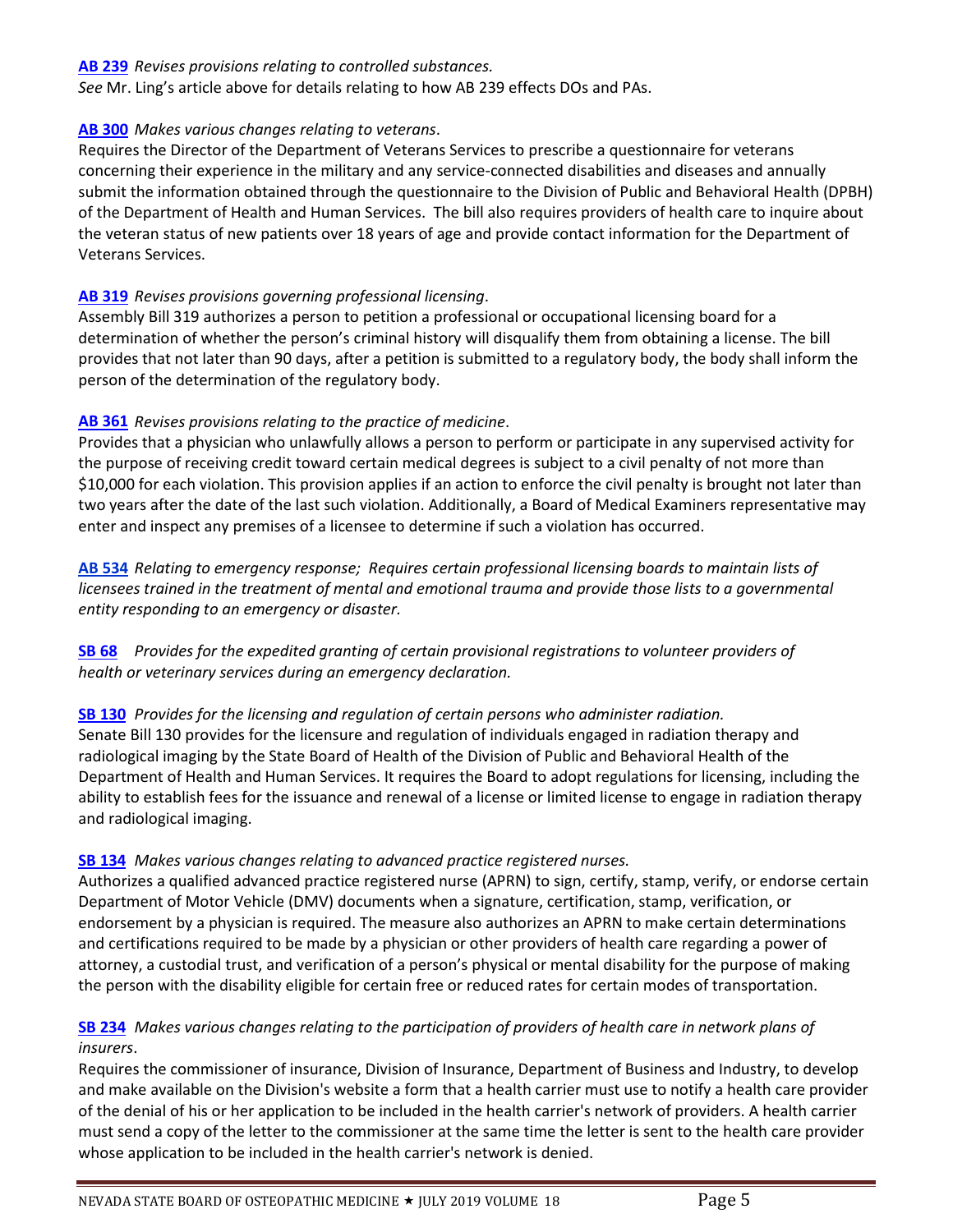#### **[SB 315](https://www.leg.state.nv.us/App/NELIS/REL/80th2019/Bill/6556/Overview)** *Revises provisions relating to public health*.

Senate Bill 315 makes various changes related to rare diseases and childhood cancer. It requires certain health professional licensing boards to encourage physicians, physician assistants, and advanced practice registered nurses to receive, as part of their continuing medical education, training and education in the diagnosis of rare diseases.

# # #

#### \_\_\_\_\_\_\_\_\_\_\_\_\_\_\_\_\_\_\_\_\_\_\_\_\_\_\_\_\_\_\_\_\_\_\_\_\_\_\_\_\_\_\_\_\_\_\_\_\_\_\_\_\_\_\_\_\_\_\_\_\_\_\_\_\_\_\_\_\_\_\_\_\_\_\_\_\_\_\_\_\_\_\_\_\_\_\_\_\_\_\_\_\_\_\_\_\_\_\_\_\_ **[OPINION ARTICLE](https://thenevadaindependent.com/article/new-law-is-an-important-step-in-eliminating-surprise-medical-bills-but-more-needs-to-be-done)**

# **[New law is an important step in eliminating surprise medical bills,](https://thenevadaindependent.com/article/new-law-is-an-important-step-in-eliminating-surprise-medical-bills-but-more-needs-to-be-done)  [but more needs to be done](https://thenevadaindependent.com/article/new-law-is-an-important-step-in-eliminating-surprise-medical-bills-but-more-needs-to-be-done)**

#### **By Dean Polce, D.O., June 14, 2019**

Recently, the health-care system in Nevada seemed to be causing as much pain as it was treating. For many Nevadans, an unpleasant hospital visit is made worse by the staggering costs of an unanticipated medical bill. Recently, though, lawmakers took a big step toward righting this wrong.

As an anesthesiologist and proud Nevadan, I applaud Gov. Steve Sisolak and state legislators for enacting a law that protects patients from surprise medical bills for emergency care. The stress of a medical emergency should not be compounded by the sticker shock of a surprise bill, but there is more to be done to ensure that patients are fully protected for all types of care.

Surprise bills are often the result of insurance companies' failures to provide adequate coverage for out-ofnetwork care. Most physicians are "in-network" when we work with specific insurers and accept a reduced reimbursement rate for our services. Each dollar of care provided corresponds with a negotiated per-dollar rate of reimbursement from insurers.

Insurance companies—generating record annual profits—are endangering patients by shrinking their coverage networks and expanding the insurance gaps responsible for surprise medical bills. Complicated jargon and the inherent unpredictability of health care means that even the savviest patient likely won't know the network status of their doctor at every point of care, especially in a medical emergency.

The new law, Assembly Bill 469, takes patients out of the middle of emergency billing disputes so they can focus on what matters most—their health. In some cases, it also introduces a highly effective form of arbitration, which requires insurers and providers to submit their proposed prices for an out-of-network procedure to a neutral arbitrator who then selects one based on market rates.

These new regulations also defend patients with prudent layperson protection, which protects people who head to the hospital believing they are experiencing a medical emergency even if it's later determined that their situation was less dire. So, if you go to the ER with chest pains but discover you were having a bad case of heartburn, you'll likely be protected from picking up expensive out-of-network charges. This is critical because it ensures that no Nevadans will need to sacrifice their health for fear of not being able to cover the bill.

Once you leave the hospital, these new regulations also limit your payment to in-network fees for a co-pay, deductible or coinsurance. There are no loopholes that would subject you to expensive, unfair out-of-network fees. And in one to two years, the state will start evaluating how effectively the law is preventing surprise medical bills.

New York state has successfully implemented arbitration-style regulations for surprise billing, and the results have been remarkable. New York has seen its out-of-network emergency care billing rate fall from more than 20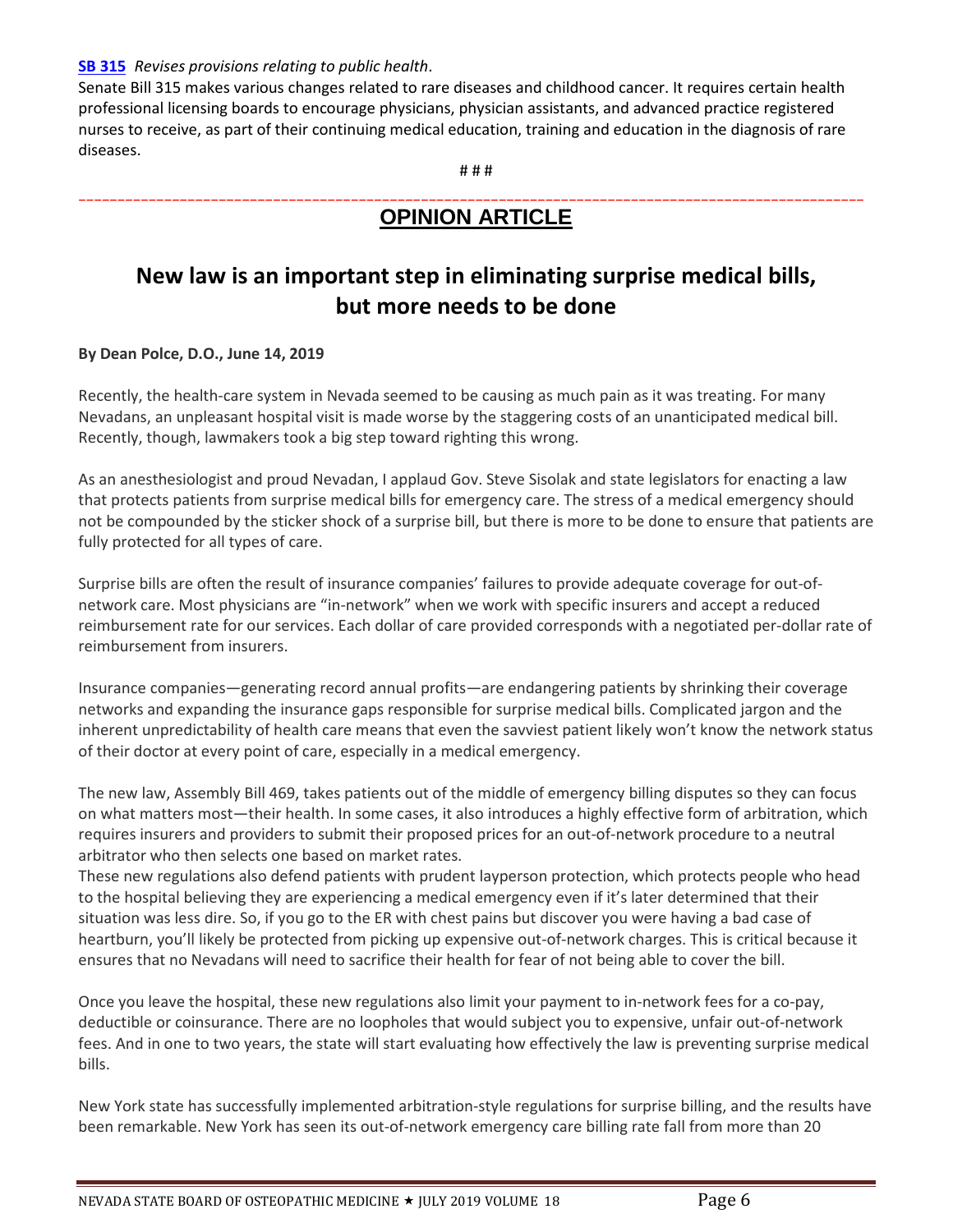percent to just 6.4 percent. With this new law—and hopefully, more patient protections on the horizon—Nevada could see a similar outcome.

Anesthesiologists spend their careers working with patients in the ER, so we've seen first-hand the devastating effects unexpected medical bills can have on patients who should be focusing on recovery. Future legislation must expand these protections to non-emergency medical care so that Nevadans don't have to fear a surprise bill when they're at their most vulnerable. It's time for insurance companies to stop prioritizing profits over patient health and accept a reasonable solution that supports a better health-care system for all.

*Dean Polce, D.O., resides in Las Vegas.*

*This opinion article was previously published in THE NEVADA INDEPENDENT.*

**# # #**

# *IMPORTANT REMINDERS*

**\_\_\_\_\_\_\_\_\_\_\_\_\_\_\_\_\_\_\_\_\_\_\_\_\_\_\_\_\_\_\_\_\_\_\_\_\_\_\_\_\_\_\_\_\_\_\_\_\_\_\_\_\_\_\_\_\_\_\_\_\_\_**

#### **Reporting Disciplinary/Malpractice Actions**

**Please Note:** As per **NRS 633.527,** all licensees are **required** to report all actions in which they are named, including disciplinary, malpractice claims, fulfillment and removal, within 45 days of the action. The National Practitioner Data Bank (NPDB) reports to the Board all disciplinary, malpractice and positive settlement fulfillments and disciplinary action removals. Malpractice settlements involving minors (under 18 years old), must be approved by the courts. However, the NPDB may receive settlement notification by an insurance carrier prior to court approval, starting the reporting timeline in our statute. Please communicate with your insurance company to comply with the reporting timeline.

## **NOTE ON LICENSE RENEWAL: CME REGULATION REQUIREMENTS FOR CONTROLLED SUBSTANCES R116-17 (EFFECTIVE FEBRUARY 2018)**

\_\_\_\_\_\_\_\_\_\_\_\_\_\_\_\_\_\_\_\_\_\_\_\_\_\_\_\_\_\_\_\_\_\_\_\_\_\_\_\_\_\_\_\_\_\_\_\_\_

- Osteopathic Physicians**: Ten hours** of category A-1 courses
- Osteopathic Physicians**: Two hours** that relate to the misuse and abuse of controlled substances, the prescribing of opioids or addiction
- Physician Assistants: Included in the completion of **20 hours** of annual continuing medical education completion of at least **two hours** which must relate to the misuse and abuse of controlled substances, the prescribing of opioids or addiction